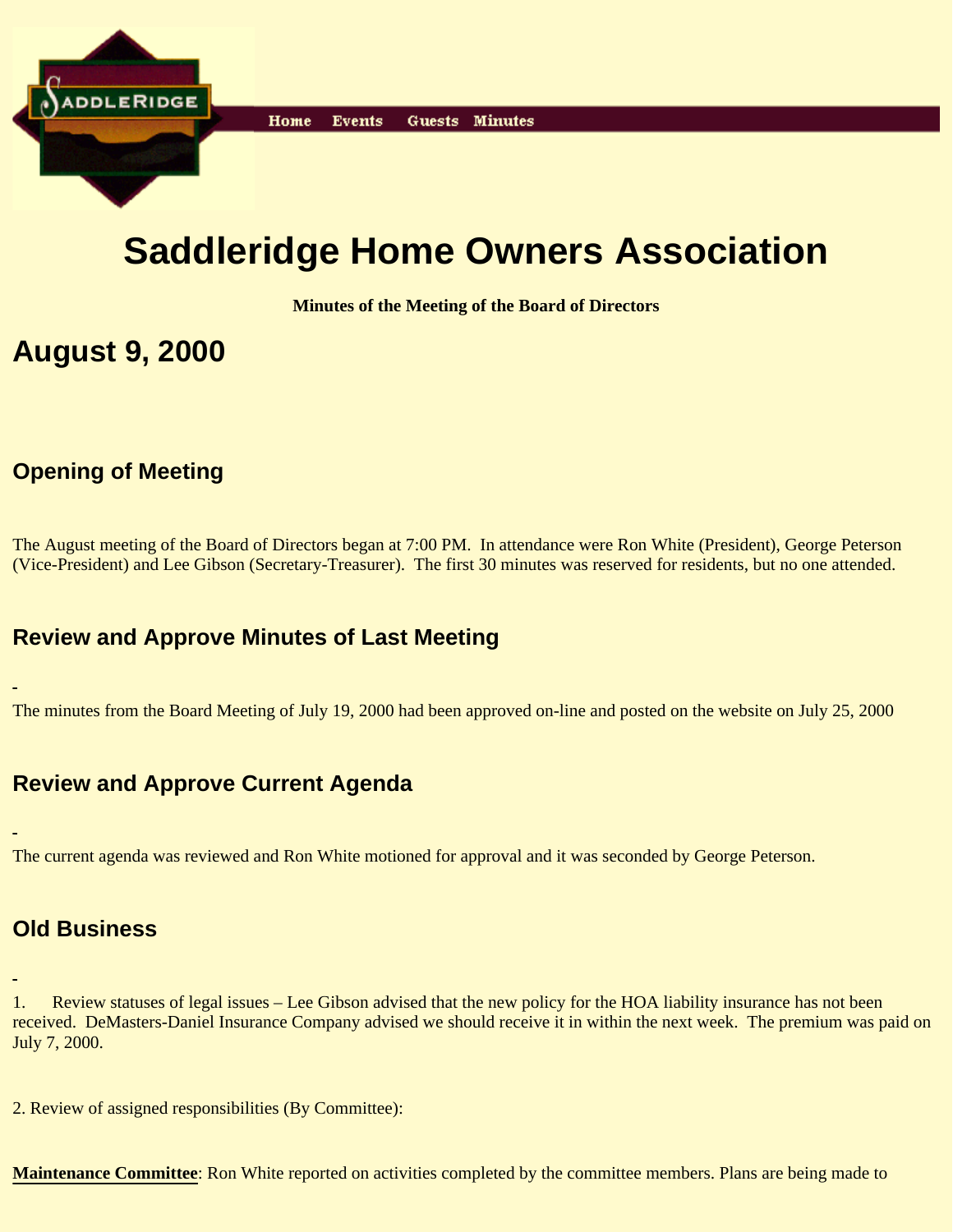remove the broken sign up front as soon as means of disposal are determined. Others tasks to be done include putting a door in the well house, a new lock on the bathroom door, a new lock on the Architectural Committee Room and watering the trees up front. Furniture and shelves will be moved into the extra room this month. The new water service contract for the clubhouse was deferred in order to obtain additional alternative bids.

**Clubhouse Committee:** Lee Gibson reported that clubhouse reservation dates for 2000 and associated rules have been added to the website. Kathy Dillon is now Barbara Wilson's back up for reserving the clubhouse. During the recent rain, a roof leak was detected in the dining room area and the Maintenance Committee will repair this leak.

**Neighborhood Committee:** Lee Gibson reported that the Neighborhood Committee had a terrific turnout of 85 residents for National Night Out on August 1, 2000. Sheriff Don Montague and Sgt. Alan Bridges attended and discussed the benefits of the Neighborhood Watch Program. They were very impressed by the great attendance and interest. Blocks and Block Captains were defined and two more volunteers offered to help out. We now have Saddleridge entirely covered. The next goal for the committee is to publish a quarterly newsletter on all activities in Saddleridge. The Committee collected \$40.00 in resident donations to fund future activities.

**Architectural Committee:** George Peterson reported that Steve Mathies will replace Duane Wilson on the Committee when Duane retires. The committee will consist of Cecil Gibson, Wink Dickey and Steve Mathies. They are planning on preparing the extra room in the clubhouse for a work and storage area. Wink Dickey is trying to get cabinets and Duane & Barbara Wilson are donating a desk. Separate locks will be installed to ensure security of the area.

## **Homepage/Database Committee: George Peterson continues to update the database with new information as received from the collection agency, i.e. dues payments, addresses, etc. We are receiving monthly updates from the collection agency for the prior month with updated information.**

**Nomination Committee:** Ron White continues to recruit residents for this committee. Rick Cardenas is leading this effort but needs help. The goal is to come up with a list of potential candidates to serve on the Board for the next year. Nominations will also be taken from the floor. If any resident has any nominee recommendations, please call Ron White.

The Board agreed to prepare a list of tasks required for each position to assist in transition to the new Board Members. The current Board will also personally assist in this transition until the new Board is comfortable with their new duties.

2. All delinquent dues accounts were turned over to the MPB Collection Agency on June 7, 2000. As of today, we have collected \$2,034 of outstanding dues. The second letter was mailed out on July 10, 2000. Any dues not paid by September 15, 2000 will be reported to the applicable credit agencies and liens will be filed against each owner's property for non-payment of assessments. That is the date our contract expires with MPB.

#### **Review Monthly Financial Statements**